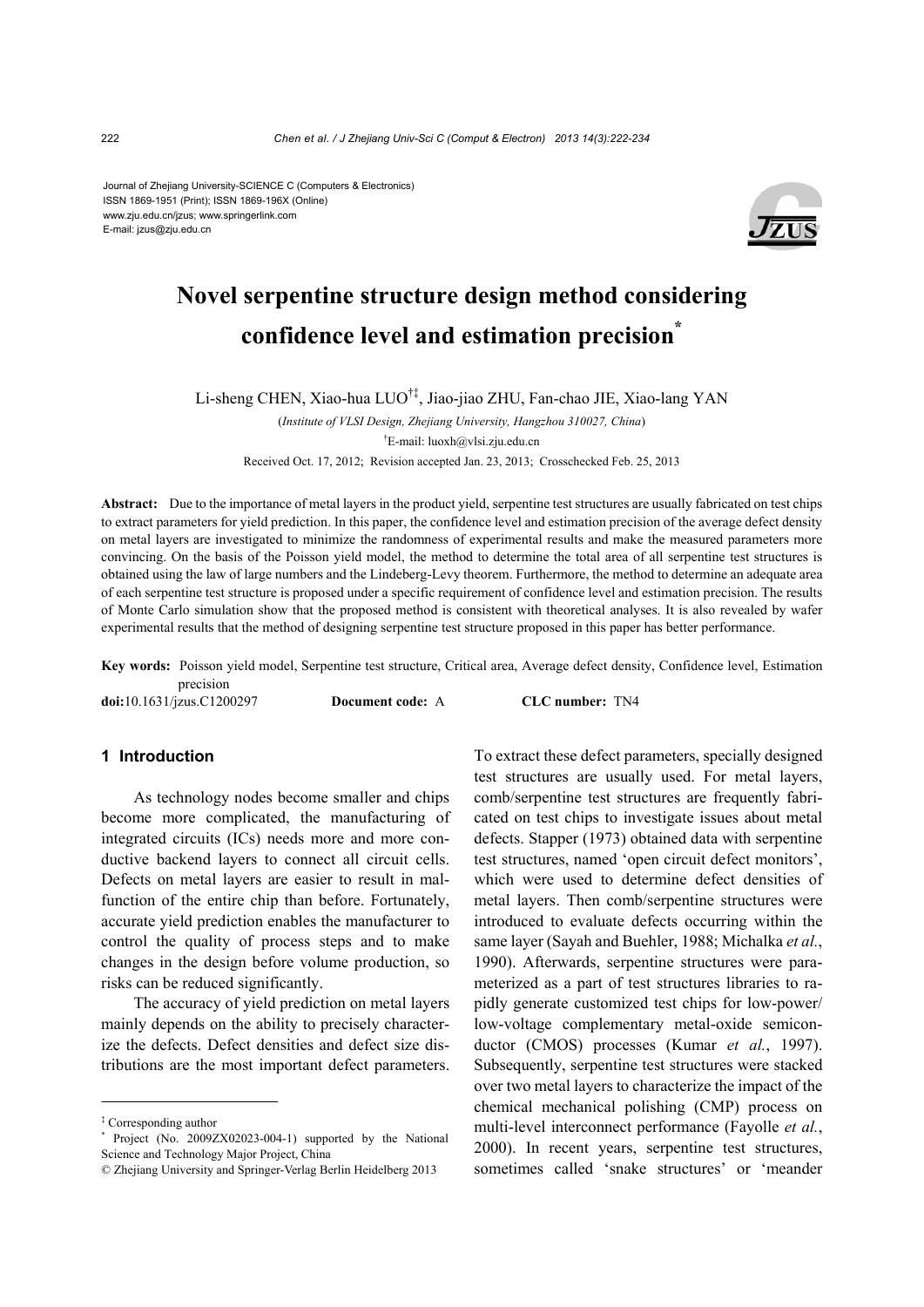structure', were frequently used to investigate various issues about metal layers and yields (Teh *et al.*, 2005; Hess *et al.*, 2006; 2010; Lin *et al.*, 2006; Karthikeyan *et al.*, 2010; Chen *et al.*, 2011; Tamaki *et al.*, 2011; Jeong *et al.*, 2012). All work done by prior researchers used serpentine structures to test defect densities of metal layers or to control back end of line (BEOL) fabrication processes. However, few investigations have been done on the reasons why they chose those certain areas of serpentine structures. The statistical theoretical bases of their choices for sample areas were not explained. To prevent the results from subjecting to stochastic noise, further statistical analyses are necessary.

Intuitively, a larger total area of serpentine structures will result in better yield precision; however, it will occupy more wafer area to fabricate them. On the other hand, a too small total area of serpentine test structures is inappropriate because the statistical randomness of yield results will become very significant. Besides the total area, it is necessary to investigate the area of each serpentine structure. If a serpentine structure occupies an overly large area, the number of serpentine structures without defects will be very small, which will decrease the precision of the tested yield of metal layers. Conversely, the small area of a serpentine structure will prevent the phenomenon of containing multiple metal defects in a serpentine structure, and thus will result in a more precise yield testing result, but more costs will be required.

The design of an area-optimized serpentine structure considering confidence level and estimation precision is proposed in this paper. The mechanisms of metal faults are presented in Section 2, and yield models for metal layers are reviewed for the convenience of subsequent analyses. Section 3 describes the way to determine the appropriate total area of serpentine test structures and the appropriate area of each serpentine structure. The statistical bases to determine the area of serpentine structures are analyzed theoretically. In Section 4, good accordance is shown between simulation results and theoretical analyses. In addition, the performance of this design method is validated by wafer experiments and hypothesis tests in Section 5. The conclusions are described in Section 6.

### **2 Metal failure mechanisms and yield model for metal layers**

When a new processing step is applied or a new technology node is introduced, new failure mechanisms of metal interconnections arise (Lin *et al.*, 2002; Roesch and Hamada, 2004; Wahab *et al.*, 2006; Arumi *et al.*, 2008; Hsu *et al.*, 2009). Generally, defects on metal layers are classified into two types: missing material defects and extra material defects (Khare *et al.*, 1994). Two typical defects of these types obtained from our test chips are shown in Fig. 1. Extra material defects may originate from dust on the wafer surface, particles in chemicals, and dirt on photolithographic patterns. Generally, extra material defects in conducting layers may cause short circuit failures, while extra material defects in insulating layers may cause open circuit failures. Missing material defects may come from dust on the wafer surface, missing material in photolithographic patterns, and over-etching on local metal lines. In conducting layers, if the size of a missing material defect is larger than the width of the metal line, an open circuit failure may occur. Similarly, in insulating layers, if the size of a missing material defect is larger than the space between two metal lines, a short circuit failure probably will arise. Since both two types of defects may cause open circuit and short circuit failures, to facilitate analysis, only open circuit failures of metal layers are focused in this paper.



**Fig. 1 Missing material defect (a) and extra material defect (b) on metal lines** 

Note that not every metal defect has an influence on the connectivity of a circuit. The size and location of each defect determine whether a defect will cause a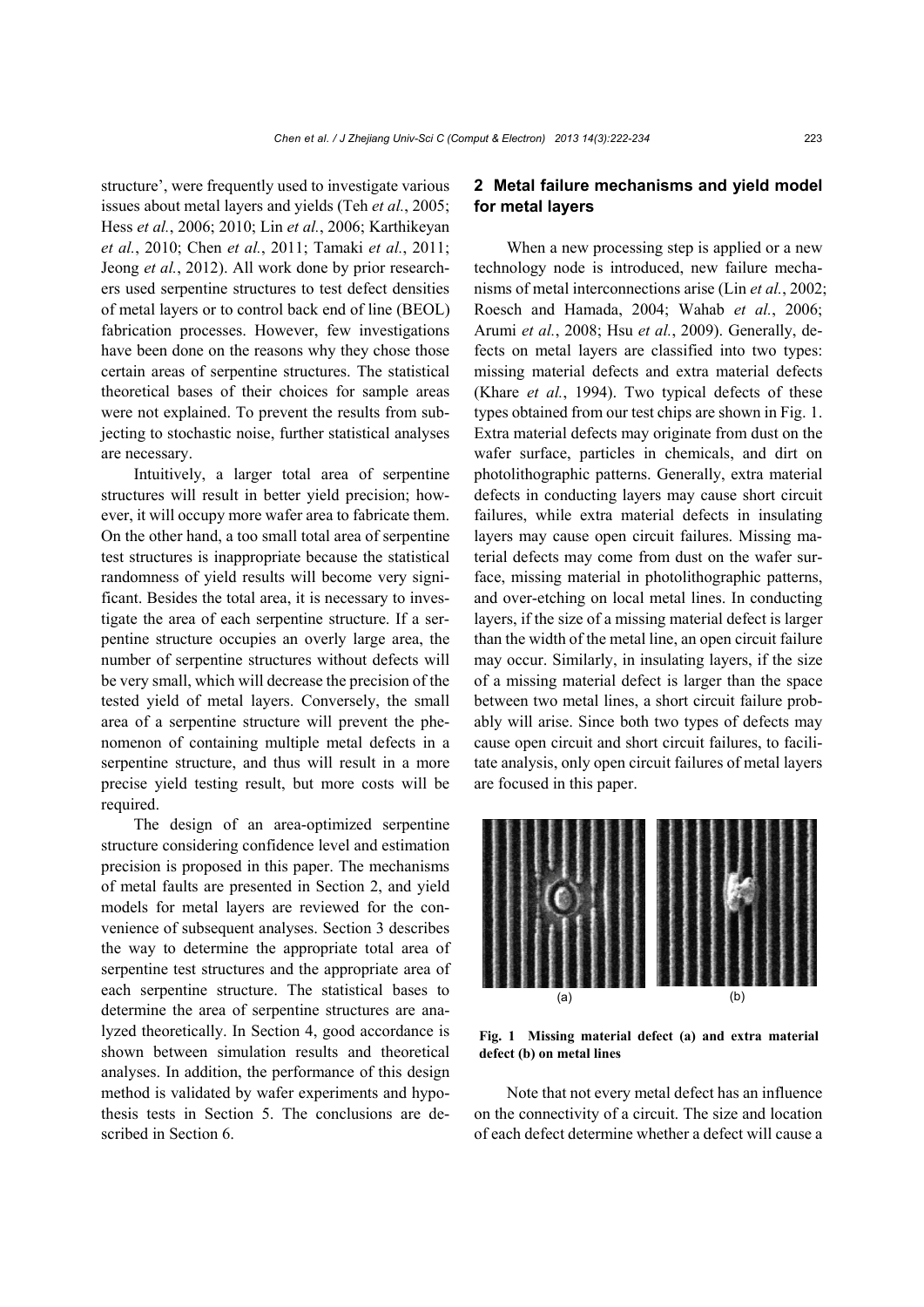fault in the implemented electrical network. Yield models are used to associate metal defects with metal failures. Wallmark (1960)'s yield model is the earliest used yield model. With the development of semiconductor technology, many other yield models have been proposed for better yield prediction. The Poisson yield model is one of the yield models frequently used.

The serpentine structure can also be depicted by the Poisson yield model. The average defect density  $\overline{D}$  can be estimated by (Stapper, 1983)

$$
\overline{D} = -\frac{\ln Y_s}{\overline{A}_s} = -\frac{\ln \left( H_s / N_s \right)}{\overline{A}_s},\tag{1}
$$

where  $Y_s$  is the yield of serpentine test structures,  $\overline{A}_s$ is the average critical area of a serpentine test structure,  $N<sub>s</sub>$  is the number of serpentine test structures used in testing, and  $H<sub>s</sub>$  is the number of serpentine test structures having no fault. The average critical area  $\overline{A}_s$  can be obtained by integrating the critical area function with the probability distribution function over all defect sizes (Stapper, 1983). For a serpentine test structure, the average critical area can be acquired by the way to calculate the average critical area of a large number of parallel conductive lines on a chip (Stapper, 1984):

$$
\overline{A}_{\rm s} = \frac{LHx_0^2}{2w(2w+s)},\tag{2}
$$

where *w* is the line width, *s* is the space between metal lines, *L* is the line length, *H* is the width of each test chip, and  $x_0$  is the defect size where the probability distribution function reaches the peak.

Let  $\theta$  be the probability of failure, which can be obtained by dividing the average critical area  $\overline{A}_s$  by the chip area *A*sc, so the average critical area can be expressed as (Stapper, 1983)

$$
\overline{A}_{\rm s} = \theta A_{\rm sc}.\tag{3}
$$

Using Eqs.  $(1)$ – $(3)$ , the requirements for the total area of serpentine test structures and the area of each serpentine structure can be derived in Section 3.

#### **3 Serpentine structure considering confidence level and estimation precision**

Serpentine test structures frequently appear in test chips to investigate open defects of metal layers. The total area of serpentine test structures needs to be large enough to guarantee the precision of the measured metal yield. This is because statistical randomness will become very significant with the use of a small area of serpentine structures. On the contrary, the total area of serpentine structures cannot be too large when testing costs and utilization efficiency of the wafer area are taken into account. Then the issue of how large an area is adequate for a certain precision demand is meaningful.

Moreover, the precision of measured metal yield is not only related to the total area of serpentine structures but also related to the area of each serpentine structure. Of course, in theory, a long metal line of test structure can be fabricated containing just one metal line. In this situation, the measured open metal yield approaches the actual yield in a high degree, but no foundry can bear such large testing costs. In reality, a serpentine structure made up of many parallel metal lines is a preferable choice. Though the precision of the measured result is decreased, a tolerable estimation precision can be guaranteed by controlling the area of each serpentine structure. An overly large area of each serpentine structure will lead to most of the test structures containing multiple faults. Consequently, the number of serpentine test structures with no defects will be too small, which will decrease the accuracy of the metal yield.

Therefore, to improve the estimation precision of the measured results and make the yield more convincing, it is important to consider the total area of serpentine test structures and the area of each serpentine structure, which can be further determined by confidence level and estimation precision when designing serpentine test structures.

#### **3.1 Total area of serpentine test structures**

As an important structure to characterize open defects on metal layers, serpentine test structures are usually used to extract the parameter of average defect density. Assuming *M* is the number of open serpentine structures and  $\overline{A}_t$  is the total average critical area of all serpentine structures, then *M* is a random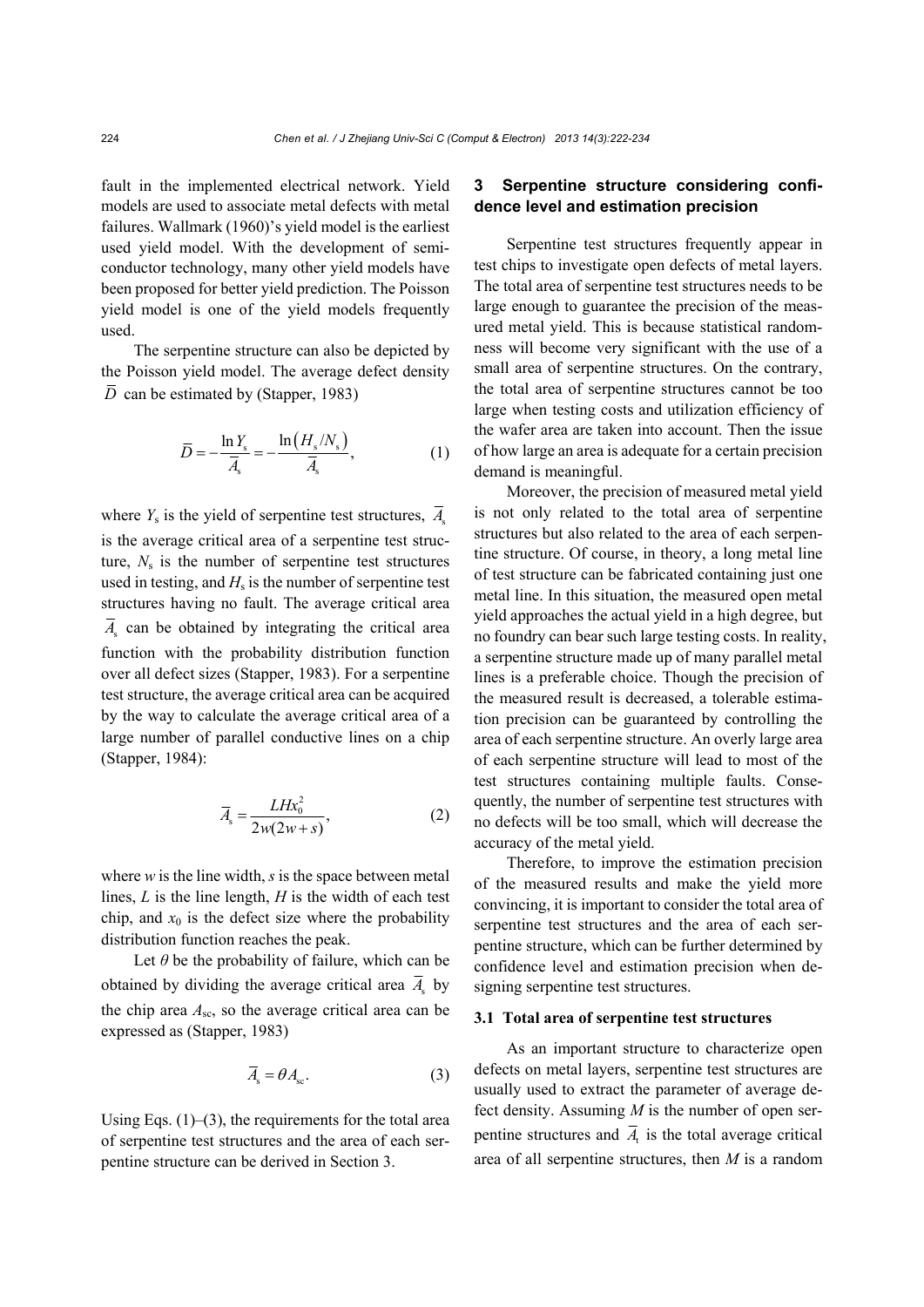variable and it obeys the Poisson distribution (Stapper, 1983). To improve the accuracy of the measured average defect density, the requirements for  $\overline{A}$  can be expressed using the law of large numbers (Gert and Enrique, 2008):

$$
P\left\{\hat{D} - \overline{D}\Big| < \varepsilon_{\mathrm{t}}\right\} = P\left\{\left|\frac{M}{\overline{A}_{\mathrm{t}}} - \overline{D}\Big| < \varepsilon_{\mathrm{t}}\right\} > 1 - \alpha,\qquad(4)
$$

where  $\hat{D}$  is the measured value of average defect density,  $\overline{D}$  is the actual value of average defect density,  $1-\alpha$  (0< $\alpha$ <1) is the confidence level, and  $\varepsilon_t$  is the estimation precision.

 $\overline{A}$  can be cut into many small serpentine structures and these structures can be made exactly the same as each other. From Eq. (2), it can be inferred that if *w* and *s* remain the same, the average critical area of the obtained small serpentine structure will be directly proportional to  $\overline{A}_1$ . The  $\overline{A}_1$  will be equal to the sum of the average critical areas of all these small serpentine structures. Because the small serpentine structures can be made small enough to have only one defect on them, the measured  $\hat{D}$  could closely approach  $\overline{D}$ . According to the property of the Poisson distribution, each small serpentine test structure will obey the Poisson distribution and these small structures will be independent of each other. Assuming the mean and variance of the large serpentine structure is  $\lambda_i = \overline{A}_i \overline{D}$ , the mean and variance of each small serpentine structure will be  $\overline{A}_s \overline{D} = \overline{A}_t \overline{D}/N_s = \lambda_t/N_s$ .

As described in the Lindeberg-Levy theorem (Billingsley, 1961), if random variables  $X_1, X_2, ..., X_n$ are independent of each other and they obey the same distribution with limited mathematical expectations and variances  $E(X_i)=\mu$ ,  $D(X_i)=\sigma^2 \neq 0$  (*i*=1, 2, ..., *n*), the following equation could be obtained:

$$
\lim_{x \to \infty} P\left\{\frac{\sum_{k=1}^{n} X_k - n\mu}{\sqrt{n\sigma^2}} \le x\right\} = \int_{-\infty}^{x} \frac{1}{\sqrt{2\pi}} e^{-t^2/2} dt = \Phi(x).
$$
\n(5)

 As described above, the divided small serpentine test structures are all independent of each other and

they all obey the same Poisson distribution. Thus, with the use of the Lindeberg-Levy theorem described in Eq. (5), Eq. (4) can be rewritten as

$$
P\left\{\hat{D} - \overline{D}\right\} < \varepsilon_{\mathrm{t}}\right\} = 2\Phi\left(\varepsilon_{\mathrm{t}}\sqrt{\overline{A}_{\mathrm{t}}/\overline{D}}\right) - 1,\tag{6}
$$

where the requirements for  $\overline{A}_t$  have been changed to the form of the standard normal distribution. To satisfy the confidence level in Eq. (4), let  $2\Phi\left(\varepsilon\sqrt{\overline{A}_t/\overline{D}}\right) - 1 > 1 - \alpha$ , so requirements for  $\overline{A}_t$ can be obtained as

$$
\overline{A}_t > \frac{z_{\alpha/2}^2 \overline{D}}{\varepsilon_t^2},\tag{7}
$$

where  $z_{\alpha/2}$  is the upper fractile of the standard normal distribution. In Eq. (7), it is the total average critical area of all serpentine structures  $\overline{A}_t$ , that is obtained, but the total area of all serpentine structures  $A_{\text{tc}}$  in the actual chip may be preferred in practice. For a specific layout of serpentine test structure, the probability of failure  $\theta$  is a constant. Using Eq. (3), the requirements for the total area of all serpentine structures  $A_{\text{tc}}$  can be derived:

$$
A_{\rm tc} > \frac{z_{\alpha/2}^2 \overline{D}}{\varepsilon_{\rm t}^2 \theta}.
$$
 (8)

Just the satisfaction of the requirement in Eq. (8) is not enough to acquire a correct  $A_{tc}$ . Usually, to apply the Lindeberg-Levy theorem to the Poisson distribution correctly, the premise

$$
\overline{A}_{\rm t}\overline{D} = \theta A_{\rm tc}\overline{D} \ge 20\tag{9}
$$

should be satisfied too. Considering Eqs. (8) and (9) simultaneously, the requirements for the total area of all serpentine structures  $A_{\text{tc}}$  can be summarized as

$$
A_{\rm lc} > z_{\alpha/2}^2 \overline{D}/(\varepsilon_{\rm t}^2 \theta), \ \theta A_{\rm lc} \overline{D} \ge 20. \tag{10}
$$

As long as the inequalities above are satisfied, Eq. (4) will be satisfied. As a result, the actual value of average defect density  $\overline{D}$  will be closely approached by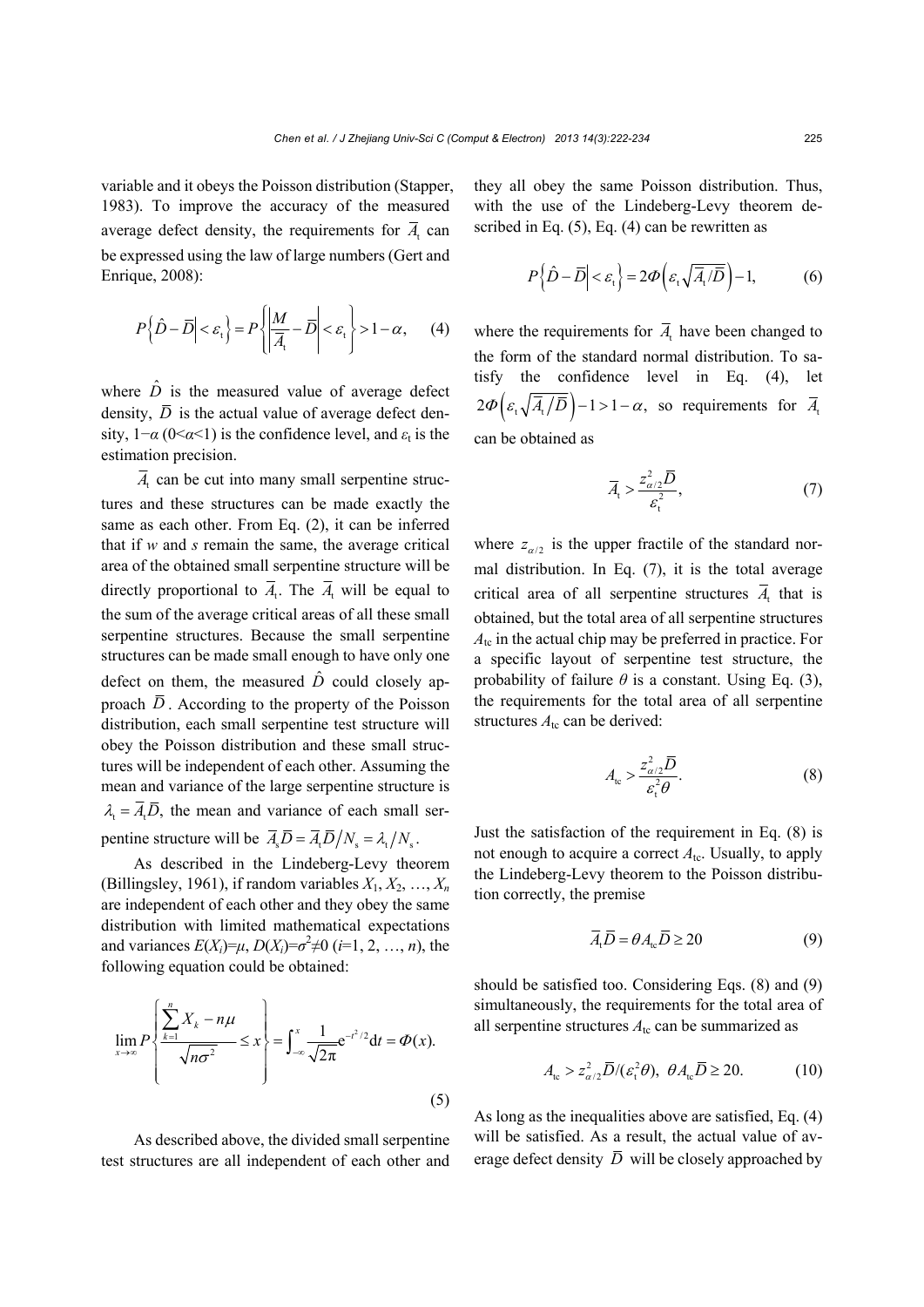the measured average defect density  $\hat{D}$ , which will lie in the interval  $(\overline{D} - \varepsilon_{i}, \overline{D} + \varepsilon_{i})$  with a probability higher than 1−*α*.

#### **3.2 Area of each serpentine test structure**

In fact, the satisfaction of the requirement for the total area is not enough to acquire an accurate average defect density, because the area of each serpentine structure has an influence on the accuracy of this parameter too. Assuming the average critical area of a serpentine structure is  $\overline{A}_{s}$ , the yield of serpentine structures is  $Y_s = e^{-A_s \overline{D}}$ . Taking the derivative of  $Y_s$ , the equation below can be obtained:

$$
\left|\Delta Y_{\rm s}\right| = \overline{A}_{\rm s} e^{-\overline{A}_{\rm s}\overline{D}} \Delta \overline{D},\tag{11}
$$

where  $\Delta Y_s$  is the change in  $Y_s$  and  $\Delta \overline{D}$  is the change in  $\overline{D}$ . It can be inferred from Eq. (4) that the precision requirement for  $\overline{D}$  is  $\Delta \overline{D} = |\hat{D} - \overline{D}| \ll_{t}$ . Substituting  $\varepsilon_t$ for  $\Delta\overline{D}$ , Eq. (11) can be rewritten as

$$
\varepsilon_{\rm s} = |\Delta Y_{\rm s}| < \overline{A}_{\rm s} \mathrm{e}^{-\overline{A}_{\rm s} \overline{D}} \varepsilon_{\rm t},\tag{12}
$$

where  $\varepsilon$ <sub>s</sub> is the estimation precision of the test structure yield. Eq. (12) shows the relation between the estimation precision *ε*s of the test structure yield and the estimation precision  $\varepsilon_t$  of the measured average defect density.

For an accurate measurement of the yield of serpentine structures *Y*s, the following equation should be met:

$$
P\left\{ \left| \hat{Y}_s - Y_s \right| < \varepsilon_s \right\} = P\left\{ \left| \frac{H_s}{N_s} - Y_s \right| < \varepsilon_s \right\} > 1 - \beta, \quad (13)
$$

where  $\hat{Y}_s$  is the measured yield of serpentine structures,  $Y_s$  is the actual yield of serpentine structures, and 1−*β* (0<*β*<1) is the confidence level for the yield of serpentine structures. Every tested result of each serpentine structure can be viewed as the result of a Bernoulli trial and these results are independent of each other. In the total  $N<sub>s</sub>$  serpentine test structures, the number of opened serpentine structures  $H_s$  obeys

the binominal distribution, which can be denoted as

$$
P(H_s = k) = C_{N_s}^k Y_s^k (1 - Y_s)^{N_s - k}, \ k = 0, 1, 2, ....
$$
\n(14)

As described in the DeMovire-Laplace theorem (Konno, 2002; Luo *et al.*, 2012), if random variable *η<sup>n</sup>* obeys a binominal distribution with parameters of sample size *n* and probability *p*, for any *x*, it obeys

$$
\lim_{x \to \infty} P\left\{\frac{\eta_n - np}{\sqrt{np(1-p)}} \le x\right\} = \int_{-\infty}^x \frac{1}{\sqrt{2p}} e^{-t^2/2} dt = \Phi(x).
$$
\n(15)

When the premise of the normal distribution approximation

$$
N_{\rm s}Y_{\rm s} = \frac{\overline{A}_{\rm t}}{\overline{A}_{\rm s}} e^{-\overline{A}_{\rm s}\overline{D}} > 5\tag{16}
$$

is satisfied, the DeMovire-Laplace theorem in Eq. (15) can be applied to Eq. (13), and the following equation can be obtained:

$$
P\left\{ \left| \hat{Y}_s - Y_s \right| < \varepsilon_s \right\} \approx 2\Phi \left( \frac{N_s \varepsilon_s}{\sqrt{N_s Y_s (1 - Y_s)}} \right) - 1. \tag{17}
$$

As shown in Eq. (17), the requirement for the yield of serpentine structures  $Y_s$  has been changed to the form of a standard normal distribution. So as to satisfy the confidence level in Eq. (13), let

$$
2\Phi \frac{N_s \varepsilon_s}{\sqrt{N_s Y_s (1 - Y_s)}} - 1 > 1 - \alpha,
$$

and the requirement for the number of serpentine test structures  $N<sub>s</sub>$  can be acquired:

$$
N_{s} > \frac{z_{\beta/2}^{2} Y_{s} (1 - Y_{s})}{\varepsilon_{s}^{2}}.
$$
 (18)

 $N<sub>s</sub>$  can also be expressed in the form of the total average critical area of all serpentine structures  $\overline{A}_t$  and the average critical area of a serpentine structure  $\overline{A}_{s}$ ,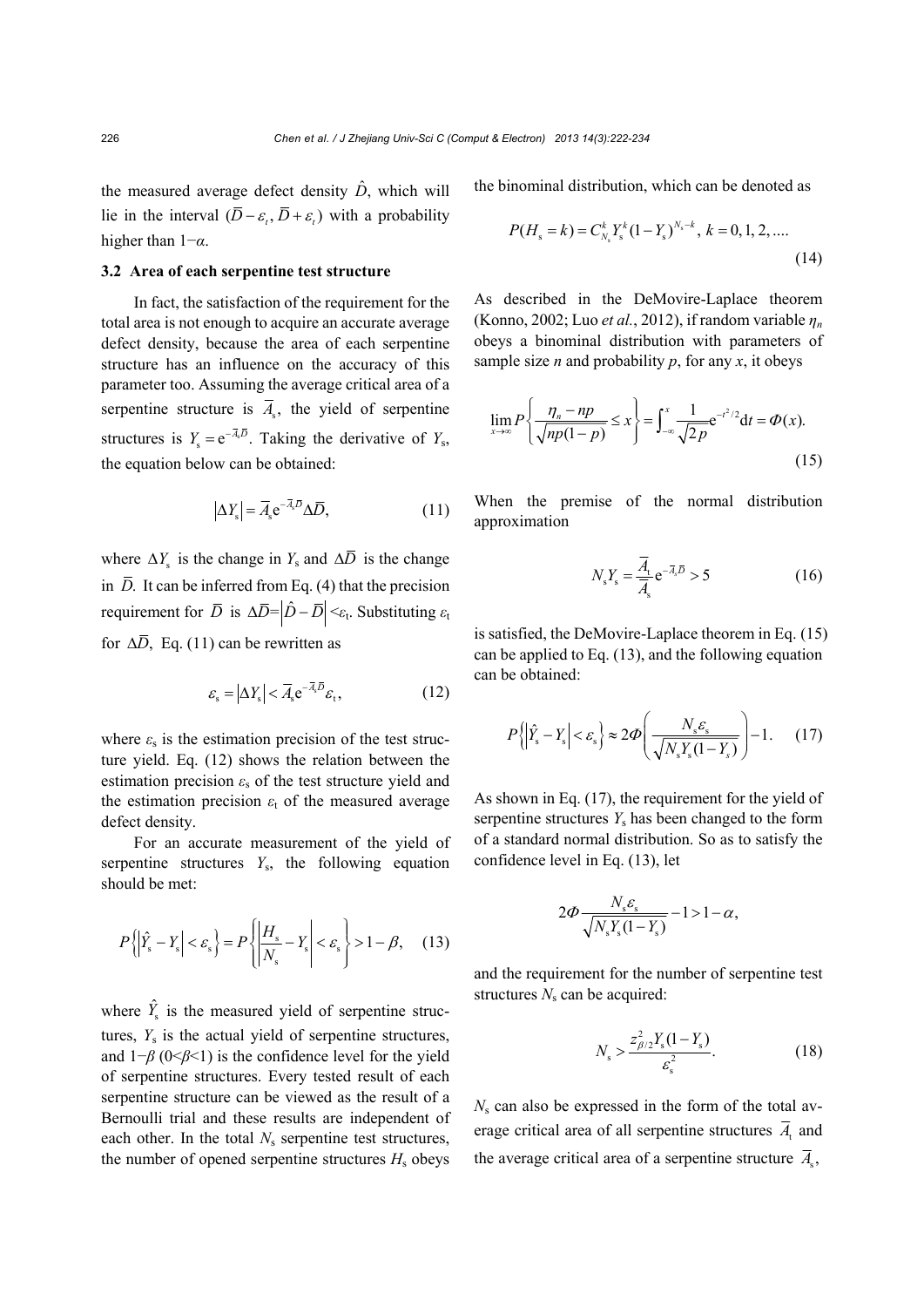$N_s = \overline{A}_t / \overline{A}_s$ . Substitute  $N_s$  with  $\overline{A}_t / \overline{A}_s$ , and substitute  $Y_s$  with the basic yield formula  $Y_s = e^{-\overline{A_s} \overline{D}}$ , and Eq. (18) can be rewritten as

$$
\frac{\overline{A}_t \varepsilon_t^2}{z_{\beta/2}^2} > \frac{1 - e^{-\overline{A}_s \overline{D}}}{\overline{A}_s e^{-\overline{A}_s \overline{D}}}.
$$
\n(19)

Considering the premise of the normal distribution approximation in Eq. (16) and the requirement for the average critical area of a serpentine structure in Eq. (19) simultaneously, the requirements for the average critical area of each serpentine structure can be obtained as

$$
\begin{cases}\n\frac{\overline{A}_t}{\overline{A}_s} e^{-\overline{A}_s \overline{D}} > 5, \\
\frac{\overline{A}_t \varepsilon_t^2}{z_{\beta/2}^2} > \frac{1 - e^{-\overline{A}_s \overline{D}}}{\overline{A}_s e^{-\overline{A}_s \overline{D}}}.\n\end{cases} \tag{20}
$$

In Eq. (20), note that it is the average critical area of each serpentine structure  $\overline{A}_s$  that is obtained. In practice, the area of each serpentine structure  $A_{\rm sc}$  in the actual chip may be preferred. If the area in Eq. (20) is denoted in the form of chip area, then by the use of Eq. (3), the requirements for the area of each serpentine structure can be acquired:

$$
\begin{cases}\n\frac{A_{\text{tc}}}{A_{\text{sc}}} e^{-\theta A_{\text{sc}} \bar{D}} > 5, \\
\frac{\theta A_{\text{tc}} \varepsilon_{\text{t}}^2}{z_{\beta/2}^2} > \frac{1 - e^{-\theta A_{\text{sc}} \bar{D}}}{\theta A_{\text{sc}} e^{-\theta A_{\text{sc}} \bar{D}}}.\n\end{cases} \tag{21}
$$

Note that  $A_{\text{tc}}$  in Eq. (21) must satisfy the requirements in Eq. (10). Solve the set of inequalities and the upper limit of  $A_{\rm sc}$  (that is, the upper limit of the area of each serpentine test structure) can be obtained. Unfortunately, explicit solutions cannot be acquired from the inequalities above, but numerical solutions can still be obtained by numerical calculation software.

#### **3.3 Determination of optimal**  $\overline{A}_t$  **and**  $\overline{A}_s$

After range requirements for the total area of serpentine test structures and the area of each serpentine structure are obtained, the measured average

defect density of open defects on metal lines will be accurate enough and it could be used to predict metal yield for products. However, for different combinations of  $\overline{A}_t$  and  $\overline{A}_s$ , the area occupied by the serpentine test structures differs significantly. To avoid wasting wafer by an inappropriate combination of  $\overline{A}_t$ and  $\overline{A}_s$ , further investigation of optimal combination is needed.

For Eq. (7),  $z_{\alpha/2}^2 \bar{D}/\varepsilon_t^2$  can be denoted as  $\bar{A}_b$ , so  $\overline{A}_t$  can be expressed as  $K_{\rm b} \overline{A}_{\rm b}$  or  $K_{\rm b} z_{\alpha/2}^2 \overline{D}/\varepsilon_t^2$ , where  $K<sub>b</sub>$  is a coefficient larger than 1. Then, Eq. (19) can be rewritten as

$$
\frac{K_{\rm b}z_{\alpha/2}^2 \bar{D}}{z_{\beta/2}^2} > \frac{1 - e^{-\bar{A}_{\rm s}\bar{D}}}{\bar{A}_{\rm s}e^{-\bar{A}_{\rm s}\bar{D}}}.
$$
(22)

If  $\alpha$  and  $\beta$  take the same value, Eq. (22) can be further simplified as

$$
K_{\mathrm{b}}\overline{D} > \frac{1 - \mathrm{e}^{-\overline{A}_{\mathrm{b}}\overline{D}}}{\overline{A}_{\mathrm{s}}\mathrm{e}^{-\overline{A}_{\mathrm{s}}\overline{D}}}.
$$
 (23)

In actual test chips, serpentine structures are connected by pads, which are arranged in the form of a pad frame. Each serpentine line on a test structure has two pins, and thus a couple of pads are needed to test a serpentine test structure. The total area  $A_{total}$ occupied by the serpentine test structures including pads can be expressed as

$$
A_{\text{total}} = 2A_{\text{pad}}N_{\text{s}} + A_{\text{tc}} = K_{\text{b}}\overline{A}_{\text{b}} \left( \frac{2A_{\text{pad}}}{\overline{A}_{\text{s}}} + \frac{1}{\theta} \right), \qquad (24)
$$

where  $A_{\text{tc}}$  is the total area occupied by the serpentine test structures without pads, and *A*pad is the area that a pad occupies. Solve Eq. (23), which is the inequality determining the upper critical area limit of each serpentine test structure (IDUCALESTS), and then numerical solutions to  $\overline{A}_s$  corresponding to each  $K_b$  can be acquired. Substitute these numerical solutions into Eq. (24), and then a series of different values of  $A_{total}$ can be obtained. Search the minimum area among these values and denote it as  $A_{total,min}$ , and then the values of  $K_b$  and  $\overline{A}_s$  corresponding to  $A_{total\_min}$  are just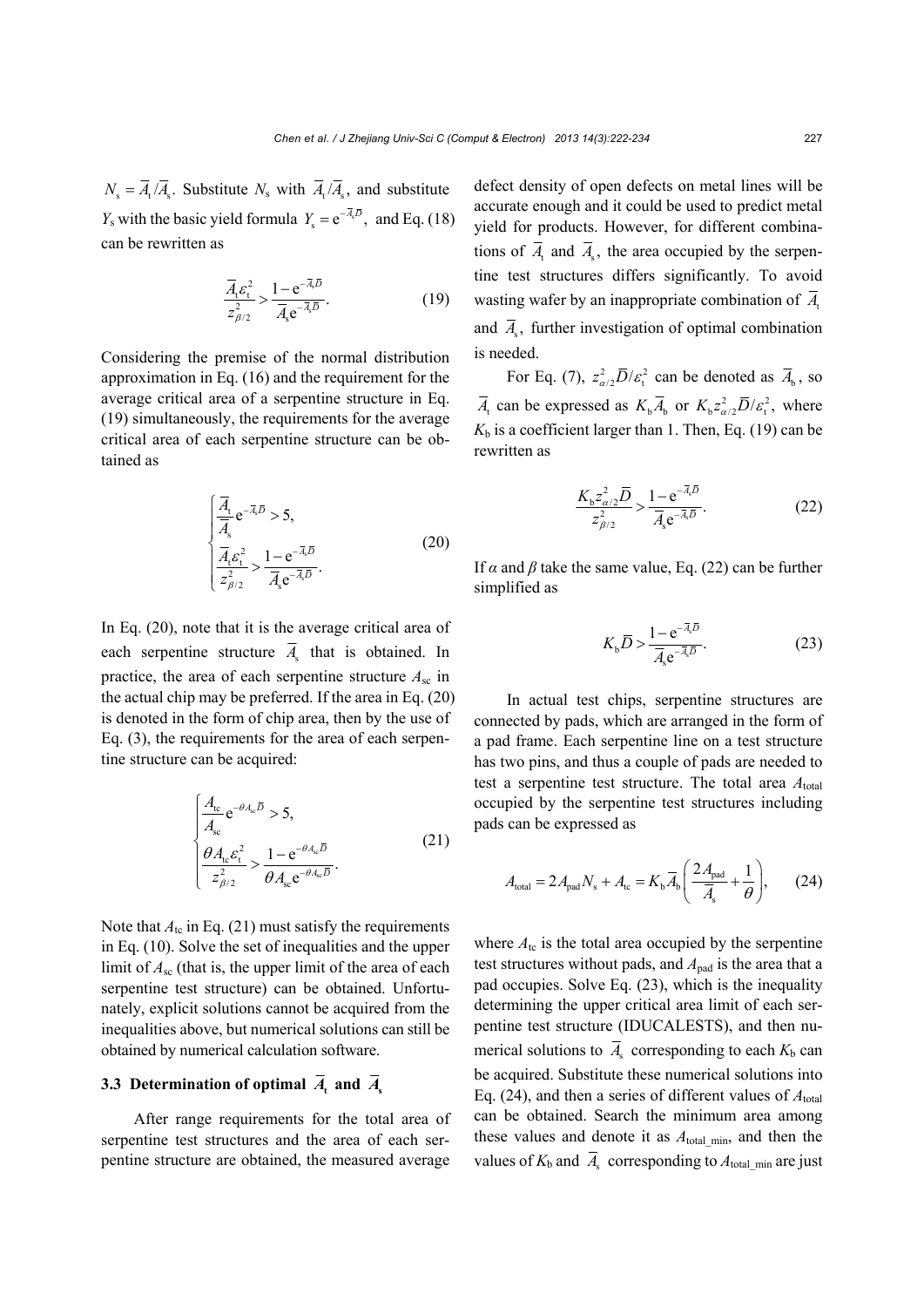the optimal  $K_{b\_opt}$  and  $\overline{A}_{s\_opt}$ . The optimal total average critical area of serpentine test structures can be calculated by  $K_{\text{b} \text{ out}}\overline{A}_{\text{b}}$ .

The determination of optimal  $\overline{A}_t$  and  $\overline{A}_s$  in this paper is based on the area optimization. If the greatest concern is test time optimization instead of area optimization, the optimal choice of  $\overline{A}_t$  and  $\overline{A}_s$  will be different. The total testing time  $T_{total}$  for all serpentine structures can be expressed as

$$
T_{\text{total}} = T_{\text{s}} N_{\text{s}} = \frac{\overline{A}_{\text{b}} T_{\text{s}} K_{\text{b}}}{\overline{A}_{\text{s}}},\tag{25}
$$

where  $T_s$  is the time used to test a serpentine structure. The solution process of optimal  $\overline{A}_t$  and  $\overline{A}_s$  for testing time optimization is similar to that for the minimum area optimization. Substitute numerical solutions to  $\overline{A}_s$  corresponding to each  $K_b$  into Eq. (25), and then a series of  $T_{total}$  can be obtained. Search the minimum time among these values and denote it as  $T_{total,min}$ , and the values of  $K_b$  and  $\overline{A}_s$  corresponding to  $T_{total,min}$  are just the optimal  $K_{bT\_opt}$  and  $\overline{A}_{sT opt}$ . For a specific confidence level and estimation precision,  $\overline{A}_{b}$  is a constant; meanwhile, for a specific testing machine,  $T<sub>s</sub>$  is also a constant, so the solution to minimum  $T<sub>total</sub>$ is reduced to the solution to minimum  $K<sub>b</sub>/A<sub>s</sub>$ . Eq. (24) can be modified to

$$
A_{\text{total}} = 2\overline{A}_{\text{b}} A_{\text{pad}} \frac{K_{\text{b}}}{\overline{A}_{\text{s}}} \left( 1 + \frac{\overline{A}_{\text{s}}}{2\theta A_{\text{pad}}} \right),\tag{26}
$$

and the solution to minimum  $A_{total}$  can be reduced to the solution to minimum  $(K_b/\overline{A}_s)(1 + \overline{A}_s/(2\theta A_{pad})).$  $2A_{\text{pad}}$  can be viewed as a constant, but the value of  $\overline{A}_{\text{s}}$ usually is comparable to the value of  $2\theta A_{\text{nad}}$ , so the latter item  $\overline{A}_{s}/(2 \theta A_{\text{nad}})$  in the brackets makes the optimal  $K_{bT\_opt}$  and  $\overline{A}_{sT\_opt}$  quite different from the optimal  $K_{b\_opt}$  and  $\overline{A}_{s\_opt}$ . If testing time optimization is more important in a specific design of serpentine test structures, another combination of optimal  $\overline{A}_t$ and  $\overline{A}_s$  can be acquired from Eq. (26).

#### **4 Simulations**

Monte Carlo simulations are performed on computers with MatLab R2010b to verify the practical effect of the method proposed above. In the beginning, only the total area of serpentine test structures or only the area of each serpentine test structure is considered. In the latter part of simulations, both the total area of all serpentine test structures and the area of each serpentine test structure are considered. To facilitate comparison, the actual average defect densities used in the simulations are all 5 defects/mm2 .

Six groups of simulations considering the total average critical area  $\overline{A}_t$  of all serpentine test structures are shown in Fig. 2 to illustrate the practical effect of Eq. (7). Defects data in each group are reproduced 10000 times. It is clearly shown that the deviation of the measured  $\overline{D}$  will become more and more significant with the decrease of  $\overline{A}$ . Generally, in statistics,  $\alpha$  is taken as 0.05 and thus the confidence level 1−*α* is 0.95. Of course, if any other confidence level is required, the value of  $\alpha$  can be taken according to actual demands. Compared with *α*, the estimation precision *ε*t plays a more important role in determination of  $\overline{A}_t$ . The range of  $\varepsilon_t$  recommended is between the same order of magnitude as  $\overline{D}$  and two orders of magnitude smaller than  $\overline{D}$ . For instance, if  $\overline{D}$  =5 defects/mm<sup>2</sup>,  $\varepsilon$ <sub>t</sub>=1 defect/mm<sup>2</sup>, and  $\alpha$ =0.05, then the result of  $\overline{A}_t$  calculated by Eq. (7) will be larger than  $19.2 \text{ mm}^2$ . The calculated result is in accordance with Fig. 2 rather well. For  $\overline{A}_t$  larger than 19.2 mm<sup>2</sup>, such as 500, 100, and 50 mm<sup>2</sup>, more than 95% of the measured  $\overline{D}$  are within 20% deviation. In contrast, for  $\overline{A}_t$  smaller than 19.2 mm<sup>2</sup>, such as 10, 5, and 1 mm<sup>2</sup>, the proportion of the measured  $\overline{D}$  within 20% deviation is less than 95%.

Another six groups of simulations only considering the average critical area of each serpentine test structure are shown in Fig. 3 to illustrate the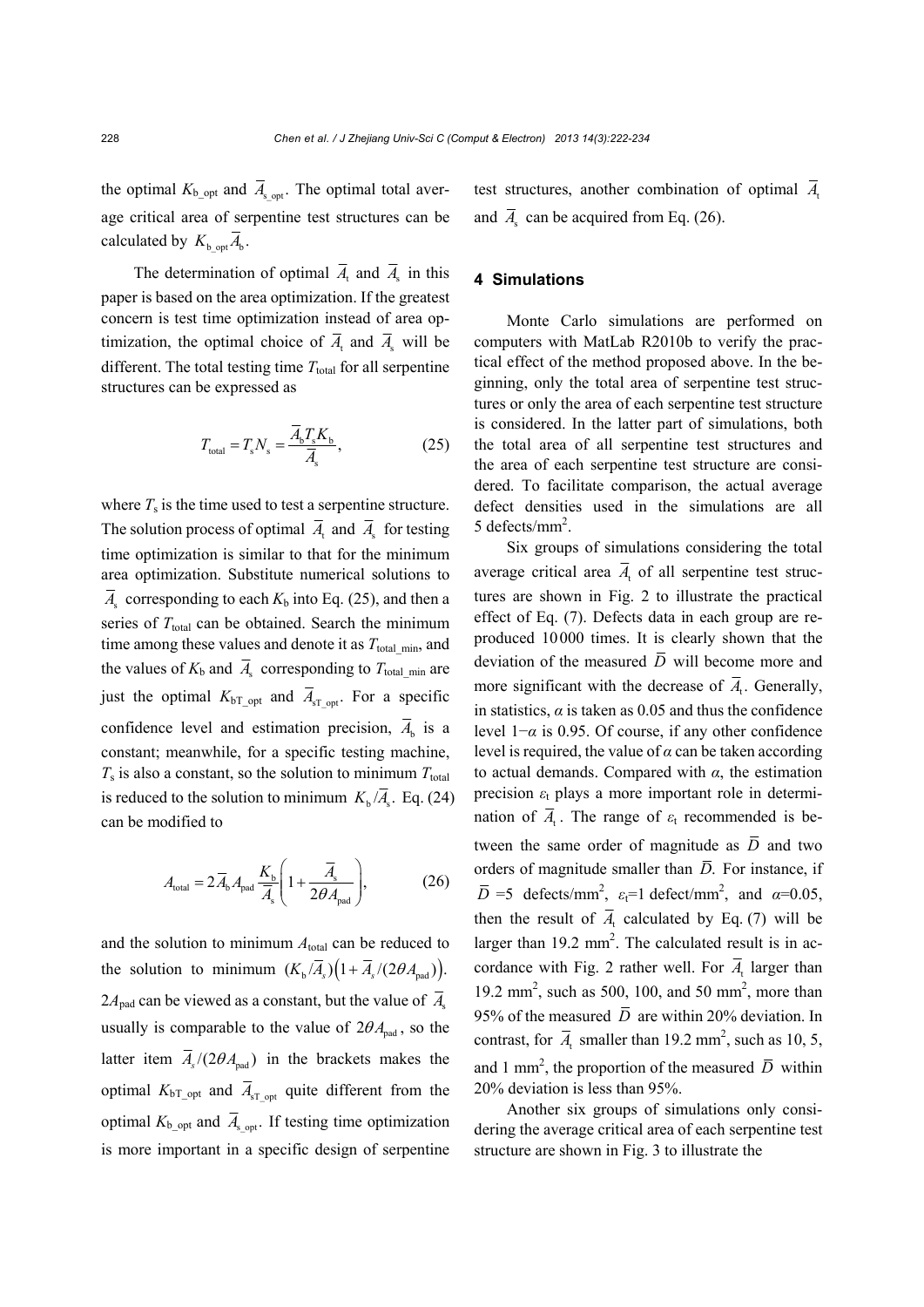

**Fig. 2 Cumulative probability versus deviation of measured**  $\overline{D}$  ( $\overline{A}$ , is the same)

effect of Eq. (20). The total critical area  $A_t$  for six groups is all  $1920.8$  mm<sup>2</sup>, which satisfies the requirement of  $A_t$  when  $\alpha = 0.05$  and  $\varepsilon_t = 1$  defect/mm<sup>2</sup>. Defects data in each group are reproduced 10000 times. For comparison, the same defects data are tested six times as the data source of different groups, so the randomness of defects data for different groups is minimized. It is clearly shown that as  $A_s$  increases, the deviation of  $\overline{D}$  becomes larger. The upper limit of the average critical area in each serpentine structure can be determined by Eq. (20). The values of *β* and  $\varepsilon_t$  can be taken in the same way as  $\alpha$  and  $\varepsilon_t$  which have been discussed before. When  $A<sub>t</sub>=1920.8$  mm<sup>2</sup>,  $\beta$ =0.05, and  $\varepsilon$ <sub>t</sub>=1 defect/mm<sup>2</sup>, the calculated upper limit of  $\overline{A}_s$  is 0.0375 mm<sup>2</sup>, which is in accordance with Fig. 3 quite well.

When both  $\overline{A}_t$  and  $\overline{A}_s$  are considered, the IDUCALESTS are derived. For precision consideration, the value of  $\varepsilon_t$  used in the next sets of simulations is taken as  $0.1$  defect/mm<sup>2</sup>, which is one order of magnitude smaller than  $\overline{D}$ . The calculated results of  $\overline{A}_s$  corresponding to different values of  $K_b$  are shown in Fig. 4, which is also the solution to IDUCALESTS. It can be seen that when  $K_b$  is small, the upper limit of  $\overline{A}_s$  increases rapidly; while  $K_b$  is large, the rate of increase of the upper limit of  $\overline{A}_s$  decreases.



**Fig. 3 Cumulative probability versus deviation of measured**  $\overline{D}$  ( $\overline{A}$ , is the same)



**Fig. 4** Upper limit of  $\overline{A}$  for inequality determining **upper critical area limit of each serpentine test structure (IDUCALESTS)** 

Five groups of simulations are performed to further verify the consistency between simulations and IDUCALESTS when both  $\overline{A}_t$  and  $\overline{A}_s$  are considered. The results of these simulations are shown in Table 1. To minimize the differences between other experimental conditions, all groups in the table have the same theoretical  $\overline{D}$  =5 defects/mm<sup>2</sup>,  $\varepsilon$ <sub>t</sub>=0.1 defect/mm<sup>2</sup>,  $\alpha$ =0.05,  $\beta$ =0.05, and number of tests 10000. Different choices of  $K_b$  in each group result in different values of  $\overline{A}_t$  and different upper limits of  $\overline{A}_s$ . In Groups 1, 3, 4, and 5, the percentages of tests with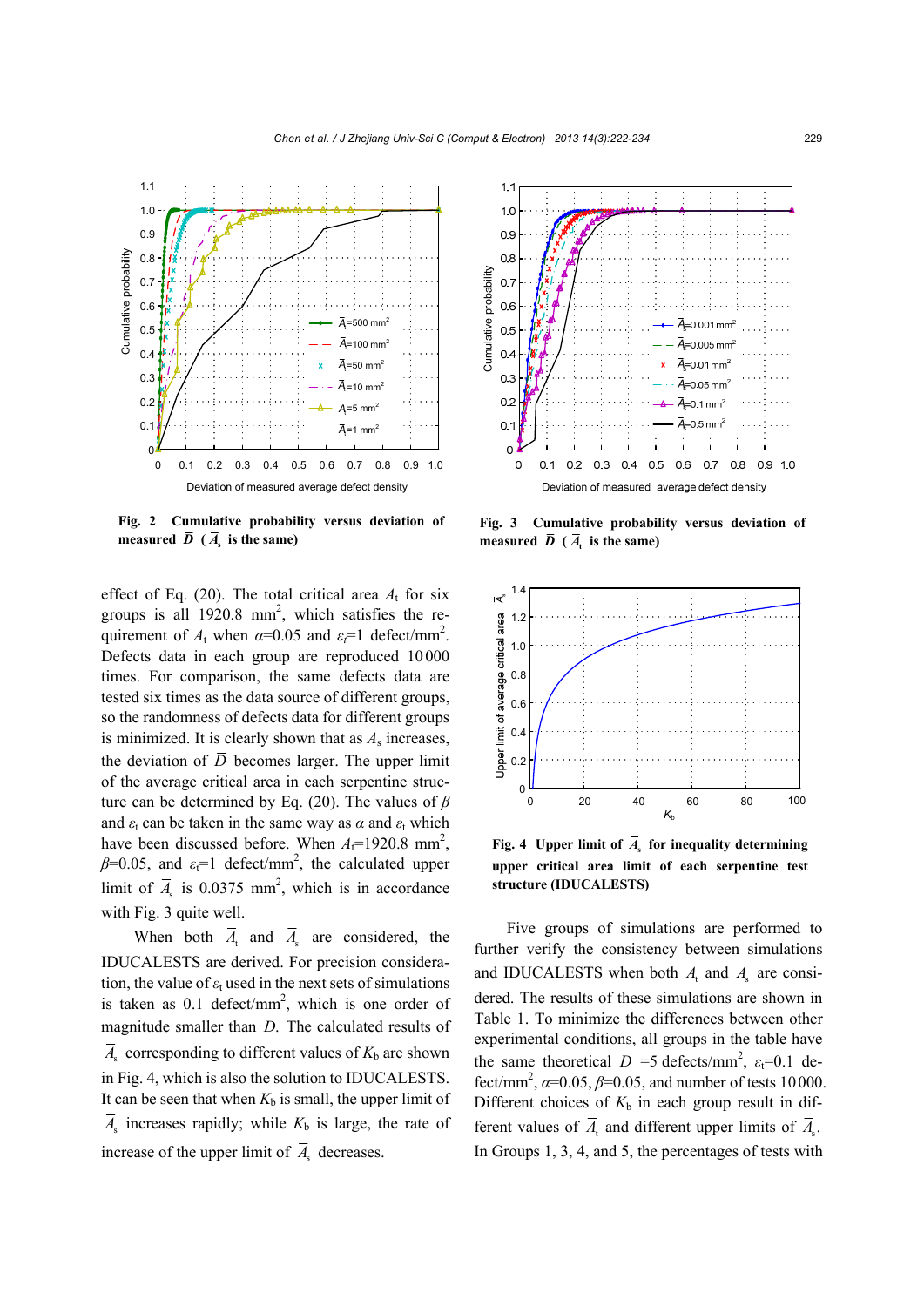deviations within  $\varepsilon_t$  are larger than 95%, which have reached our targeted confidence level. Group 2 is a reference group relative to Group 1, and the  $\overline{A}$  in Group 2 is slightly larger than the calculated upper limit of  $\overline{A}_{s}$  in IDUCALESTS. Correspondingly, the percentage of tests with deviations within  $\varepsilon_t$  does not meet the requirement of the confidence level 1−*α*, so the precision of IDUCALESTS is pretty good.

**Table 1 Verification of the consistency between simulations and IDUCALESTS** 

| Group          | $K_{h}$ | $\overline{A}_{t}$<br>$\text{mm}^2$ | Upper<br>limit of<br>$\overline{A}_{s}$ (mm <sup>2</sup> ) | $\overline{A}_{\rm s}$<br>$\text{m}^2$ | Deviation<br>within $\varepsilon$<br>$(\%)$ |
|----------------|---------|-------------------------------------|------------------------------------------------------------|----------------------------------------|---------------------------------------------|
|                | 105     | 2016.8                              | 0.019360                                                   | 0.0193                                 | 95.04                                       |
| $\overline{c}$ | 1.05    | 2016.8                              | 0.019360                                                   | 0.0194                                 | 94.95                                       |
| 3              | 5       | 9604.0                              | 0.5321                                                     | 0.53                                   | 95.02                                       |
| 4              | 25      | 48 020                              | 0.9589                                                     | 0.95                                   | 95.03                                       |
| 5              | 50      | 96 040                              | 1.1293                                                     | 1.12                                   | 95.01                                       |

IDUCALESTS: inequality determining upper critical area limit of each serpentine test structure

To find the optimal combination of  $\overline{A}_t$  and  $\overline{A}_s$ for area optimization, Eq. (24) is used to determine the two parameters. When  $\overline{D} = 5$  defects/mm<sup>2</sup>,  $\varepsilon_t$ =0.1 defect/mm<sup>2</sup>,  $\alpha$ =0.05, and  $\beta$ =0.05, the calculated  $\overline{A}_b$  is 1920.8 mm<sup>2</sup>. In SMIC 45 nm technology, the relation of  $A_{total}$  and  $K_b$  is as shown in Fig. 5. When  $K_b$ =1.10 and  $\overline{A}_s$  =0.0375 mm<sup>2</sup>, the minimum  $A_{total}$ acquired is  $13961$  mm<sup>2</sup>.



**Fig. 5 Relation of**  $A$ **<sub>total</sub> and**  $K$ **<sup>b</sup>** 

#### **5 Wafer experiments**

Two types of serpentine test structures are designed and performed on test chips by SMIC 45 nm in our experiments. One type is a new serpentine test structure (NSTS) which is designed using the method proposed in this paper; the other type is the original serpentine test structure (OSTS) designed by previous design method. As conductive lines are denser in Metal-1, defects in this layer are easier to generate a faulty circuit, so the NSTS and OSTS are fabricated on Metal-1. To reduce the differences in the number of metal open defects caused by randomness, the NSTS and OSTS are designed on the same 350 test chips and the locations of the two types of test structures are designed close to each other on each test chip. The area of each test chip is  $1 \text{ cm}^2$  and each test chip also includes other types of test structures. The NSTS and OSTS occupy only a small part of an entire test chip.

In OSTS, each serpentine structure occupies  $0.118$  mm<sup>2</sup> and each test chip has 32 serpentine structures, so the area occupied by OSTS on each test chip is  $3.8 \text{ mm}^2$ . The number of OSTSs is  $11200$ , so in total, there are  $1321$  mm<sup>2</sup> used in the fabrication of the OSTS. The area of each serpentine test structure and the total area of all serpentine test structures here are determined by previous experience of designers.

In NSTS, the optimal coefficient  $K<sub>b</sub>$  calculated by Eq. (24) for area optimization is 1.07 when the confidence level and estimation precision are taken as 0.95 and 0.10 defect/ $mm<sup>2</sup>$ , respectively. Correspondingly, the calculated minimal  $A_{\text{total}}$  is 7174 mm<sup>2</sup>. The area of each serpentine test structure used here is 0.320 mm<sup>2</sup> and each test chip has 64 serpentine structures, so the area occupied by NSTS on each test chip is  $20.5 \text{ mm}^2$ .

The layout of an NSTS fabricated on the Metal-1 layer is shown in the lower part of Fig. 6. An NSTS is composed of two pads and many connected parallel metal lines. These metal lines occupy a region with length *L* and width *H*, and these two parameters are useful in critical area calculation using Eq. (2). The two pads, pad\_A and pad\_B, are boxed by dotted lines in the lower right of Fig. 6. The rest of the pads shown are used to measure test structures on other layers. A small part of NSTS is magnified in the upper part of Fig. 6 to show some details about the NSTS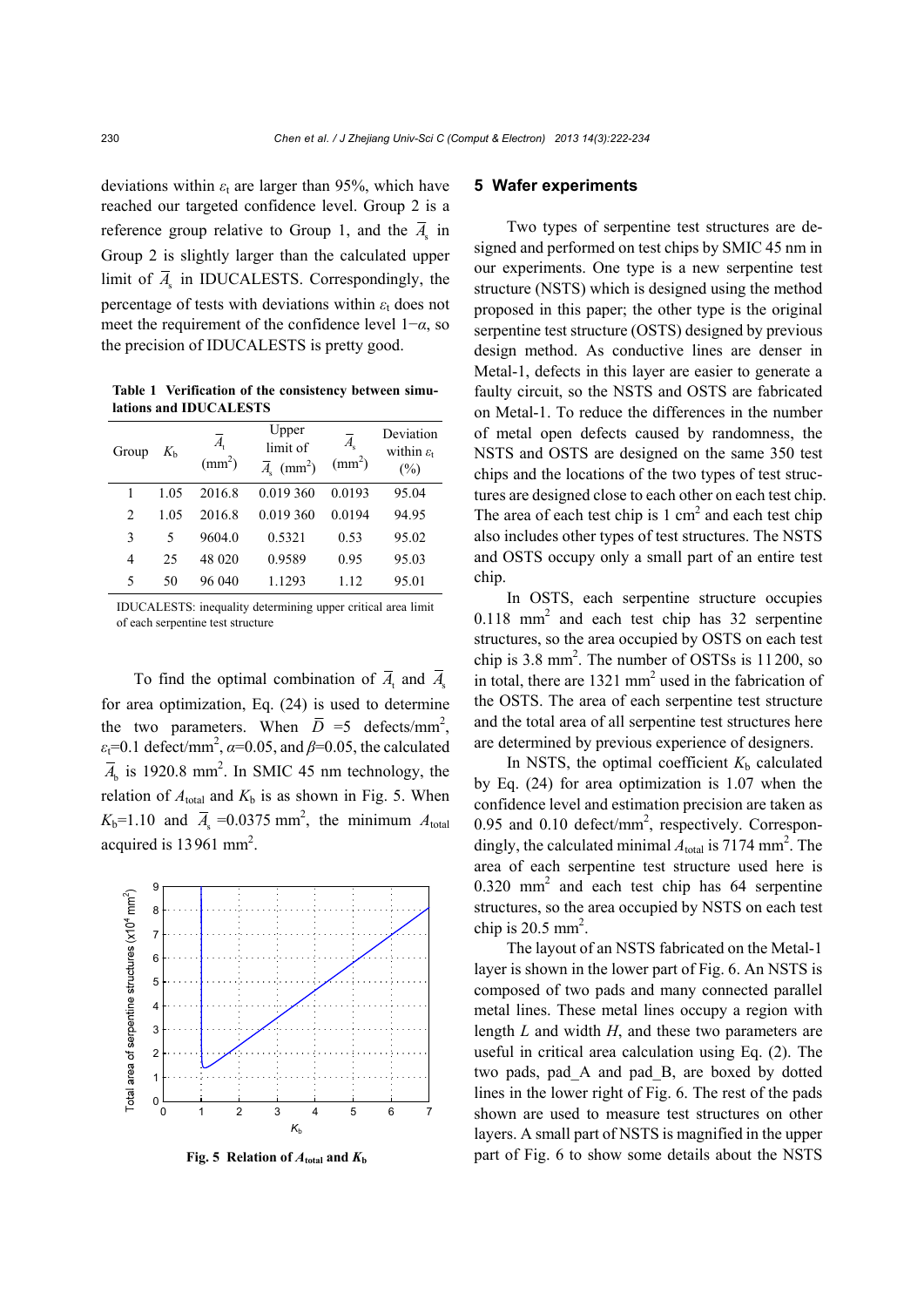layout. Two parameters *w* and *s* of metal lines are also labeled in Fig. 6, where *w* is the width of metal lines and *s* is the space between adjacent metal lines.



**Fig. 6 Layout of a new serpentine test structure (NSTS)**

An electrical test is needed to judge whether the serpentine test structure is open or not. When being tested, pad\_A and pad\_B of an NSTS are connected to two probe pins of a digital tester. A fixed voltage is applied to these two pads, and the generated current is monitored. Using Ohm's law, the resistance of an NSTS can be obtained by *V*/*I*, where *V* is the measured voltage and *I* is the measured current. The size of each NSTS is already known and the sheet resistance of Metal-1 is also known, so the theoretical resistance of an NSTS is acquired. To determine whether an NSTS is open or not, a threshold resistance  $R_{th}$  is set at least one order of magnitude larger than the theoretical resistance of an NSTS. When the measured resistance of an NSTS is smaller than  $R_{th}$ , the NSTS is thought to have no open faults; when the measured resistance of an NSTS is larger than  $R_{th}$ , the NSTS is believed to have open faults.

To fully investigate the measured results of the two types of serpentine test structures, 16 groups of experiments fabricated on test chips are performed. 350 test chips are contained in each group and the total number of test chips in all groups is 5600. In each group, an average defect density obtained by OSTS and an average defect density obtained by NSTS are acquired. Therefore, 32 measured average defect densities are obtained in total. The tested results are shown in Table 2.

|                | $N_{\rm open}$ |      | $Y_{\rm s}$ |             | (mm <sup>2</sup> )<br>D |             |
|----------------|----------------|------|-------------|-------------|-------------------------|-------------|
| Group          | OSTS           | NSTS | OSTS        | <b>NSTS</b> | OSTS                    | <b>NSTS</b> |
| $\mathbf{1}$   | 476            | 2807 | 0.9575      | 0.8746      | 2.7400                  | 2.7004      |
| $\overline{2}$ | 479            | 2851 | 0.9572      | 0.8727      | 2.7577                  | 2.7457      |
| 3              | 453            | 2770 | 0.9596      | 0.8763      | 2.6049                  | 2.6623      |
| $\overline{4}$ | 459            | 2785 | 0.9590      | 0.8756      | 2.6401                  | 2.6778      |
| 5              | 491            | 2864 | 0.9562      | 0.8721      | 2.8283                  | 2.7592      |
| 6              | 464            | 2845 | 0.9586      | 0.8729      | 2.6695                  | 2.7396      |
| 7              | 475            | 2823 | 0.9576      | 0.8739      | 2.7342                  | 2.7169      |
| 8              | 457            | 2774 | 0.9592      | 0.8761      | 2.6284                  | 2.6665      |
| 9              | 471            | 2804 | 0.9579      | 0.8748      | 2.7106                  | 2.6973      |
| 10             | 458            | 2779 | 0.9591      | 0.8759      | 2.6342                  | 2.6716      |
| 11             | 481            | 2857 | 0.9571      | 0.8724      | 2.7695                  | 2.7519      |
| 12             | 463            | 2817 | 0.9587      | 0.8742      | 2.6636                  | 2.7107      |
| 13             | 462            | 2796 | 0.9587      | 0.8751      | 2.6577                  | 2.6891      |
| 14             | 503            | 2805 | 0.9551      | 0.8747      | 2.8991                  | 2.6983      |
| 15             | 492            | 2907 | 0.9560      | 0.8702      | 2.8342                  | 2.8036      |
| 16             | 481            | 2797 | 0.9571      | 0.8751      | 2.7695                  | 2.6901      |

**Table 2 Measured results of 16 groups of wafer experiments** 

 $N<sub>open</sub>$ : number of measured open serpentine test structures;  $Y_s$ : yield of serpentine test structures for OSTS and NSTS; *D*: measured average defect density for OSTS and NSTS. NSTS: new serpentine test structure; OSTS: original serpentine test structure

Hypothesis testing is utilized to investigate the statistical significance of measured results of the two structures. More specifically, an *F*-test is used to evaluate whether the measured average defect densities have the same variance (Montgomery and Runger, 2002). If the null hypothesis  $H_{01}$  is  $\sigma_1^2 = \sigma_2^2$ , and the alternative hypothesis is  $\sigma_1^2 \neq \sigma_2^2$ , then the *F* statistic can be defined by

$$
F = S_1^2 / S_2^2, \tag{27}
$$

where  $S_1^2$  and  $S_2^2$  are sample variances of the two types of serpentine test structures. The numbers of observations of OSTS and NSTS are both 16, so the degrees of freedom for the two structures are both 15. The significance level is set as 0.05 and the results of *F*-test are shown in Table 3. It is indicated from the values of the *F* statistic and two-tail *P*-value that variances of the two structures are significantly different. In addition, the variance of the NSTS is much smaller than the variance of OSTS, which means that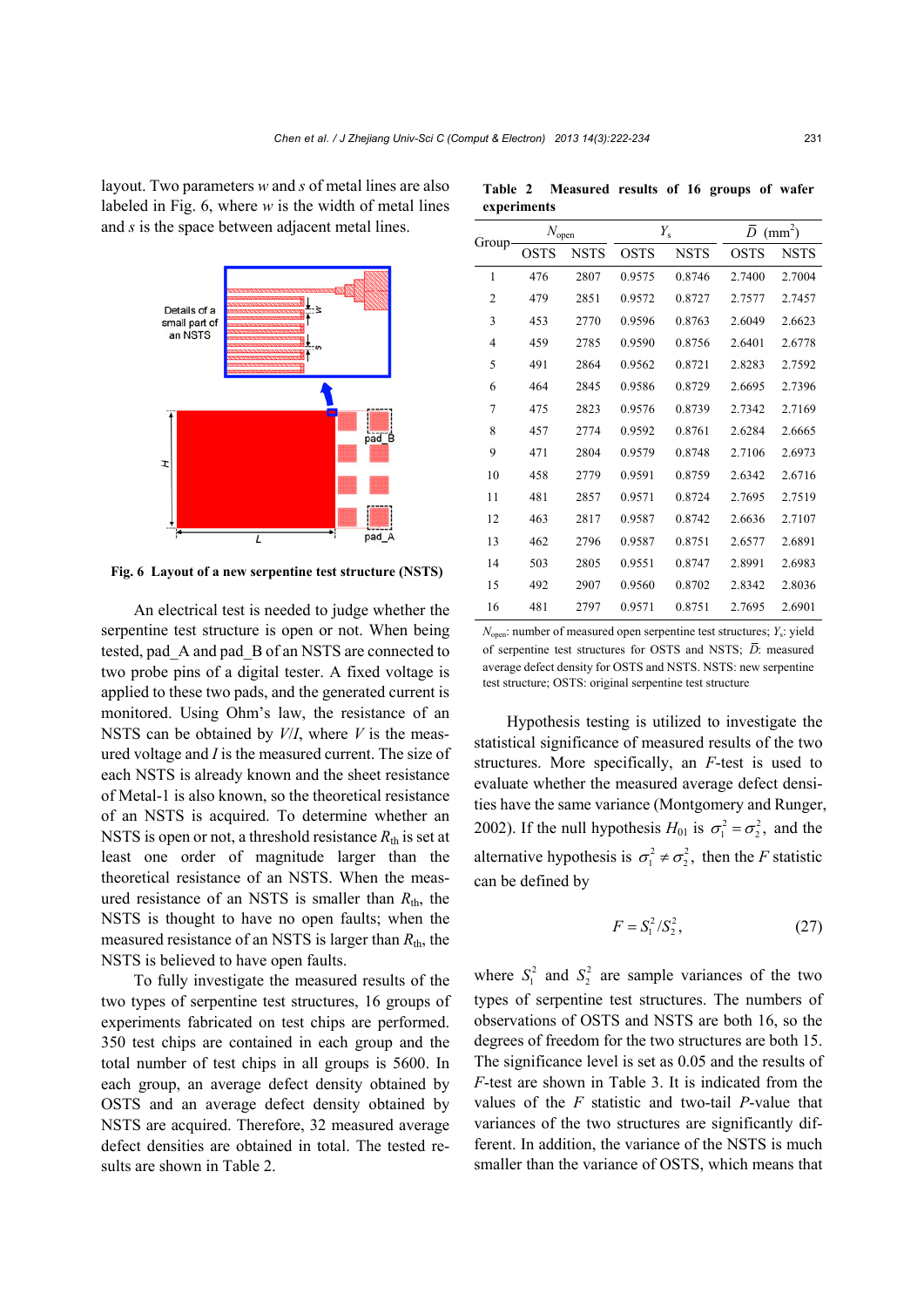the measured average defect density of NSTS is more stable than that of OSTS.

Welch (1947)'s *t* test is used to further evaluate the statistical significance of the measured means of the two serpentine test structures. If the null hypothesis  $H_{02}$  is  $\mu_1 = \mu_2$ , and the alternative hypothesis is  $\mu_1 \neq \mu_2$ , then the *t* statistic can be expressed as

$$
t = \frac{\overline{X}_1 - \overline{X}_2}{\sqrt{\frac{S_1^2}{n_1} + \frac{S_2^2}{n_2}}},
$$
\n(28)

where  $\overline{X}_1$  and  $\overline{X}_2$  are sample means of the two types of test structures,  $n_1$  and  $n_2$  are numbers of observations of OSTS and NSTS, respectively. The Welch-Satterthwaite equation

$$
U = \frac{\left(S_1^2/n_1 + S_2^2/n_2\right)^2}{\frac{S_1^2/n_1}{n_1 - 1} + \frac{S_2^2/n_2}{n_2 - 1}}
$$
(29)

is used to approximate the degree of freedom associated with Welch's *t* test. When *υ* is not an integer, it will be rounded to calculate two-tail probabilities. The results of the *t*-test for the two serpentine test structures are shown in Table 4, where the significance level is taken as 0.05. Because the two types of test structures are fabricated on the same test chip and their locations are close to each other, the means of the OSTS and NSTS should not be significantly different. As shown in Table 4, this is also consistent with the results indicated by the *t* statistic and two-tail *P*-value.

It is revealed by the results of the two hypothesis tests that the means of the OSTS and NSTS are not significantly different while the variances of the two serpentine test structures are significantly different. By carefully designing the total area of all serpentine test structures and the area of each serpentine test structure, the NSTS has a more stable measured average defect density. In addition, the deviation between the measured and the actual average defect densities is believed to be within 0.1 defect/ $mm<sup>2</sup>$  with a probability higher than 95%. Hence, it is proved by various data that the NSTS designed using the proposed method has better performance.

#### **6 Conclusions**

With the increase of backend processes associated with metal layers, the confidence level and estimation precision of the measured average defect density become more important. The proposed method of determining the total area of all serpentine test structures and the area of each serpentine test structure changes the status of designing serpentine structures mainly based on past experience, and it increases the statistical significance of the measured average defect density, resulting in more convincing measured results. By carefully selecting actual requirements for confidence level and estimation precision, adequate combinations of the total area of all serpentine test structures and the area of each serpentine test structure can be acquired. Monte Carlo simulations show that the confidence level and estimation precision of the measured average defect density are indeed affected by the choices of the total

| Table 3 Two-sample F-test for variances |
|-----------------------------------------|
|-----------------------------------------|

| Type | Mean   | Variance  | Number of<br>observations | Degree of freedom | $F$ statistic | Two-tail<br>$P$ -value | Two-tail $F$<br>critical |
|------|--------|-----------|---------------------------|-------------------|---------------|------------------------|--------------------------|
| OSTS | 2.7213 | 0.007256  | ١b                        |                   | 4.7296        | 0.0047                 |                          |
| NSTS | 2.7113 | 0.001.534 | 16                        |                   |               |                        | 2.8600                   |

| Table 4 Two-sample Welch's <i>t</i> -test for means |  |  |
|-----------------------------------------------------|--|--|
|                                                     |  |  |

| Type | Mean   | Variance | Number of<br>observations | Degree of freedom | $t$ statistic | Two-tail<br>$P$ -value | Two-tail $t$<br>critical |  |
|------|--------|----------|---------------------------|-------------------|---------------|------------------------|--------------------------|--|
| OSTS | 2.7213 | 0.007256 |                           | <u> 4</u>         | 0.4279        | 0.6731                 | 2.0796                   |  |
| NSTS | 2.7113 | 0.001534 |                           | 21<br><u> 1</u>   |               |                        |                          |  |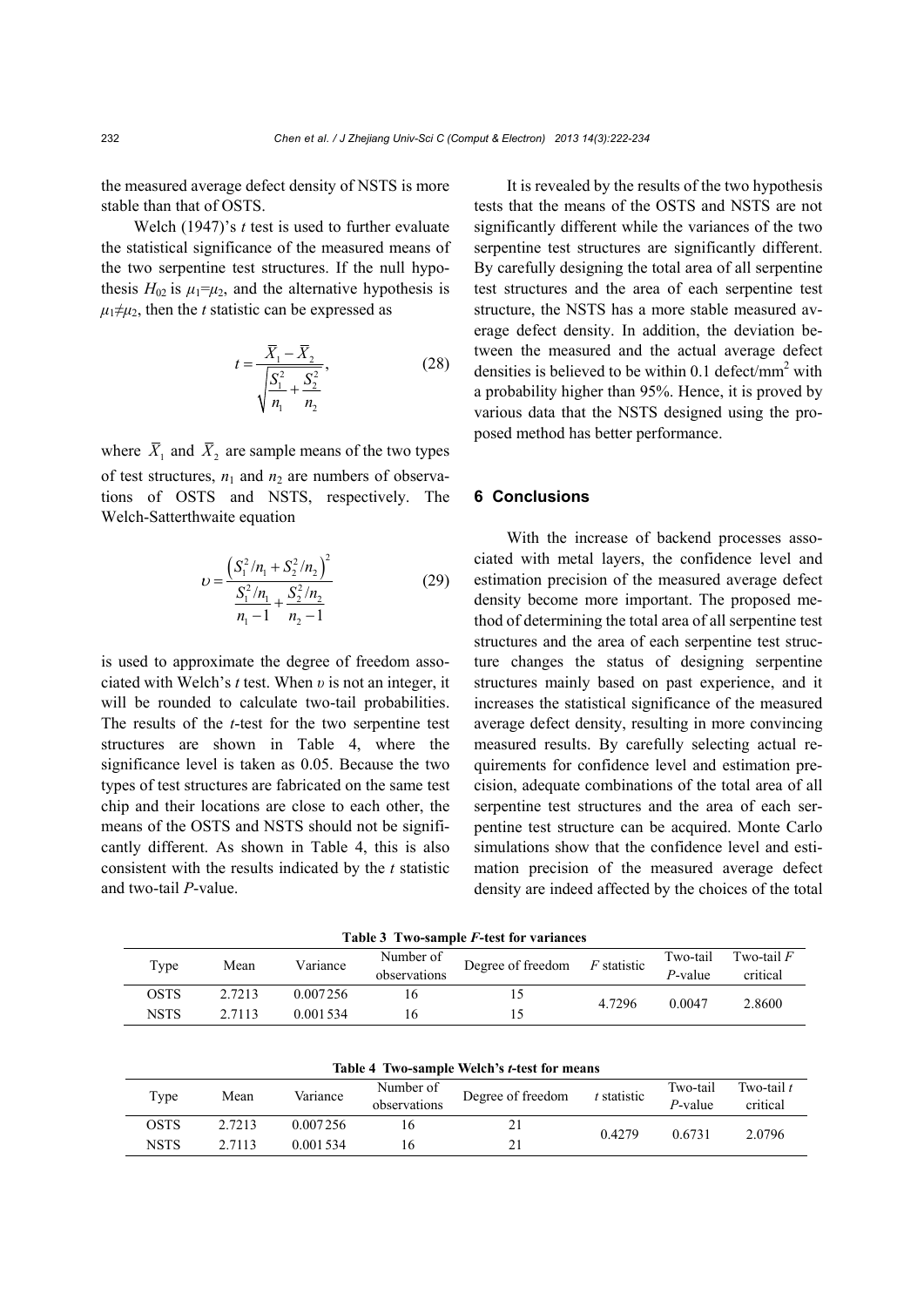area of all serpentine test structures and the area of each serpentine test structure. The results of other simulations are also consistent with the expected results of the proposed method. In wafer experiments, data collected from test chips fabricated by the SMIC 45 nm technology indicated that the proposed method has better performance. It should be noted that despite the focus on open failure of metal layer in this paper, the proposed designing method can be extended for other failure modes to extract more accurate parameters.

#### **References**

- Arumi, D., Rodriguez-Montanes, R., Figueras, J., 2008. Experimental characterization of CMOS interconnect open defects. *IEEE Trans. CAD Integr. Circ. Syst.*, **27**(1): 123-136. [doi:10.1109/tcad.2007.907255]
- Billingsley, P., 1961. The Lindeberg-Levy theorem for martingales. *Proc. Am. Math. Soc.*, **12**(5):788-792. [doi:10.2307/2034876]
- Chen, F., Shinosky, M., Li, B., Aitken, J., Cohen, S., Bonilla, G., Simon, A., McLaughlin, P., Achanta, R., Baumann, F., *et al*., 2011. Invasion Percolation Model for Abnormal TDDB Characteristic of ULK Dielectrics with Cu Interconnect at Advanced Technology Nodes. IEEE Int. Conf. on Reliability Physics Symp., p.2F.2.1-2F.2.8. [doi:10.1109/irps.2011.5784466]
- Fayolle, M., Gayet, P., Morand, Y., 2000. Multilevel Test Structures for Metal CMP Integration Application to Cu/SiO2 Damascene Interconnect. 3rd Annual Int. Interconnect Technology Conf., p.28-30. [doi:10.1109/ iitc.2000.854271]
- Gert, D.C., Enrique, M., 2008. Weak and strong laws of large numbers for coherent lower previsions. *J. Stat. Plan. Inf.*, **138**(8):2409-2432. [doi:10.1016/j.jspi.2007.10.020]
- Hess, C., Saadat, M., Inani, A., Yun, L., Matsuhashi, H., Squicciarini, M., Lindley, R., Akiya, N., Kaste, E.F., 2006. Yield Improvement Using a Fast Product Wafer Level Monitoring System. IEEE/SEMI Advanced Semiconductor Manufacturing Conf. and Workshop, p.417-422. [doi:10.1109/ASMC.2006.1638794]
- Hess, C., Inani, A., Joag, A., Sa, Z., Spinelli, M., Zaragoza, M., Long, N., Kumar, B., 2010. Stackable Short Flow Characterization Vehicle Test Chip to Reduce Test Chip Designs, Mask Cost and Engineering Wafers. IEEE/ SEMI Conf. on Advanced Semiconductor Manufacturing, p.328-333. [doi:10.1109/asmc.2010.5551474]
- Hsu, C.L., Fang, J.Y., Yu, A., Lin, J., Huang, C., Wu, J.Y., Perng, D.C., 2009. Defect Study of Manufacturing Feasible Porous Low *k* Dielectrics Direct Polish for 45 nm Technology and Beyond. IEEE Int. Interconnect Technology Conf., p.140-142. [doi:10.1109/iitc.2009. 5090365]
- Jeong, T.Y., Choi, S.M., Baek, D.C., Windu, S., Lee, M., Park,

J., 2012. Effective Line Length of Test Structure and OTS Effect of Area Scaling on TDDB Characterization in Advanced Cu/ULK Process. IEEE Int. Reliability Physics Symp., p.BD.3.1-BD.3.4. [doi:10.1109/irps.2012.6241877]

- Karthikeyan, M., Medina, L., Shiling, E., Kiesling, D., 2010. 32 nm Yield Learning Using Efficient Parallel-Test Structures. IEEE/SEMI Advanced Semiconductor Manufacturing Conf., p.1-6. [doi:10.1109/asmc.2010. 5551411]
- Khare, J., Maly, W., Griep, S., Schmitt-Landsiedel, D., 1994. SRAM-Based Extraction of Defect Characteristics. Int. Conf. on Microelectronic Test Structures, p.98-107. [doi:10.1109/ICMTS.1994.303494]
- Konno, N., 2002. Quantum random walks in one dimension. *Quantum Inf. Process.*, **1**(5):345-354. [doi:10.1023/a: 1023413713008]
- Kumar, M.V., Lukaszek, W., Plummer, J.D., 1997. A test structure advisor and a coupled, library-based test structure layout and testing environment. *IEEE Trans. Semiconduct. Manuf.*, **10**(3):370-383. [doi:10.1109/66. 618210]
- Lin, C.S., Huang, J.H., Hong, S.R., Lo, C.S., Chuang, L.S., 2002. Integration HDP CVD Oxide Sputtering Effect for Metal Void Defect Solution. Semiconductor Manufacturing Technology Workshop, p.165-168. [doi:10.1109/ smtw.2002.1197400]
- Lin, T.M.Z., Hsu, W.M., Lin, S.R., Wang, R.C.J., Chiu, C.C., Wu, K., 2006. Identification and Layout Modification of Copper/Low *k* Interconnect Dielectric Reliability Assessment by Using RVDB Test. 44th Annual IEEE Int. Reliability Physics Symp., p.687-688. [doi:10.1109/ relphy.2006.251325]
- Luo, X.H., Chen, L.S., Zhu, J.J., Yan, X.L., 2012. A new via chain design method considering confidence level and estimation precision. *J. Zhejiang Univ.-Sci. C (Comput. & Electron.)*, **13**(9):702-710. [doi:10.1631/jzus.C1200079]
- Michalka, T.L., Lukaszek, W., Meindl, J.D., 1990. A redundant metal-polyimide thin film interconnection process for wafer scale dimensions. *IEEE Trans. Semic. Manuf.*, **3**(4):158-167. [doi:10.1109/66.61964]
- Montgomery, D.C., Runger, G.C., 2002. Applied Statistics and Probability for Engineers (3rd Ed.). John Wiley & Sons, Inc., New York, p.356-359.
- Roesch, W.J., Hamada, D.J.M., 2004. Studying Yield and Reliability Relationships for Metal Defects. Workshop on Reliability of Compound Semiconductors, p.121-133. [doi:10.1109/rocs.2004.184353]
- Sayah, H.R., Buehler, M.G., 1988. Comb/Serpentine/ Cross-Bridge Test Structure for Fabrication Process Evaluation. IEEE Int. Conf. on Microelectronic Test Structures, p.23-28. [doi:10.1109/icmts.1988.672923]
- Stapper, C.H., 1973. Defect density distribution for LSI yield calculations. *IEEE Trans. Electron Dev.*, **20**(7):655-657. [doi:10.1109/T-ED.1973.17719]
- Stapper, C.H., 1983. Modeling of integrated circuit defect sensitivities. *IBM J. Res. Devel.*, **27**(6):549-557. [doi:10. 1147/rd.276.0549]